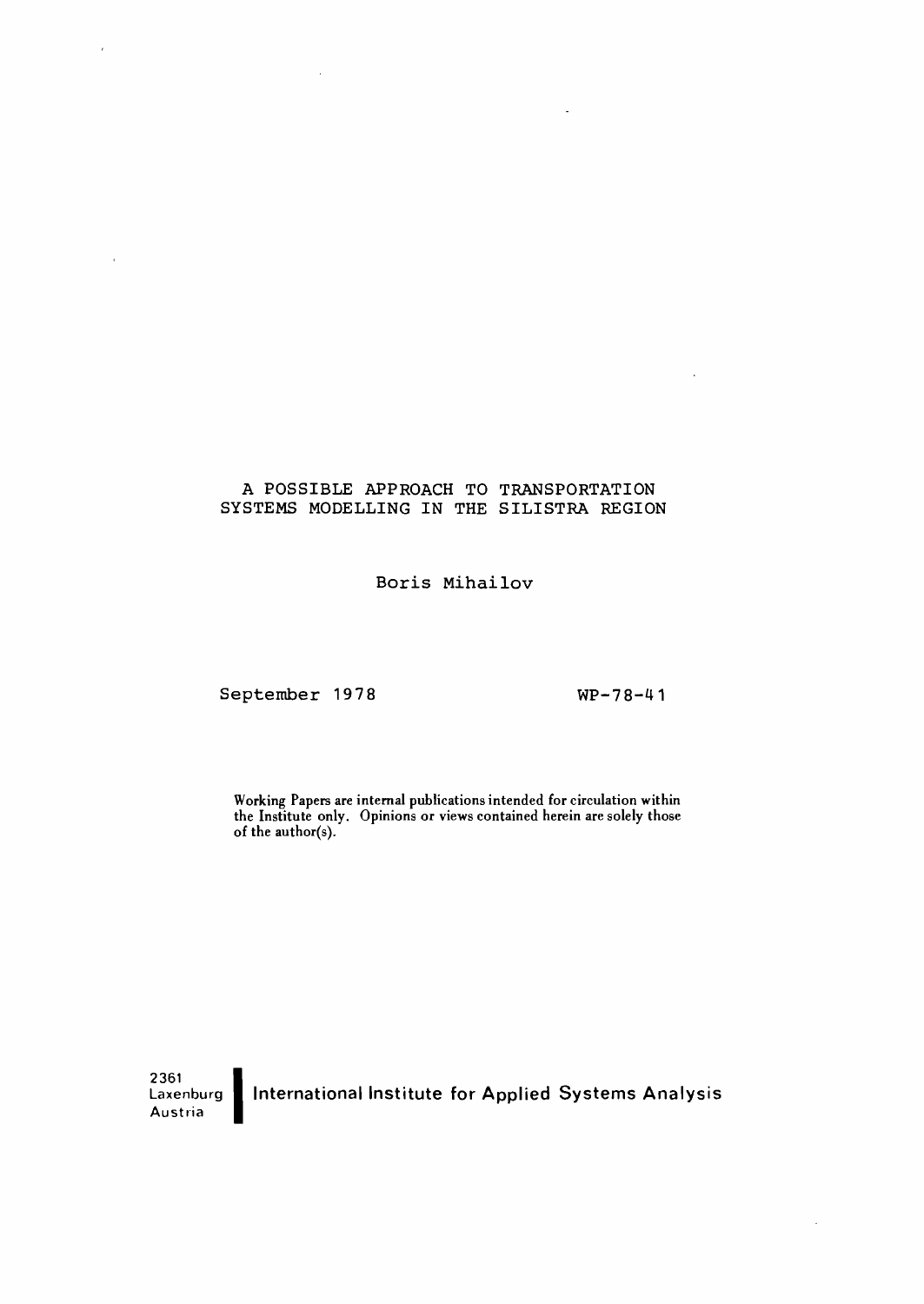## Table of Contents

|    | INTRODUCTION                                                                                                                                                                   | .         |
|----|--------------------------------------------------------------------------------------------------------------------------------------------------------------------------------|-----------|
| Ι. | MAIN STAGES OF THE TRANSPORTATION SYSTEM<br>OPTIMIZATION CYCLE                                                                                                                 |           |
|    | GENERAL CONCLUSIONS<br>$\begin{array}{cccccccccccccc} \bullet & \bullet & \bullet & \bullet & \bullet & \bullet & \bullet & \bullet & \bullet & \bullet & \bullet \end{array}$ | .<br>า ด. |

 $\sim 10^{-1}$ 

 $\sigma_{\rm{max}}$ 

 $\mathcal{L}$ 

 $\overline{a}$ 

 $\mathbb{R}^2$ 

 $\langle \cdot, \cdot \rangle$ 

 $\hat{\mathcal{A}}$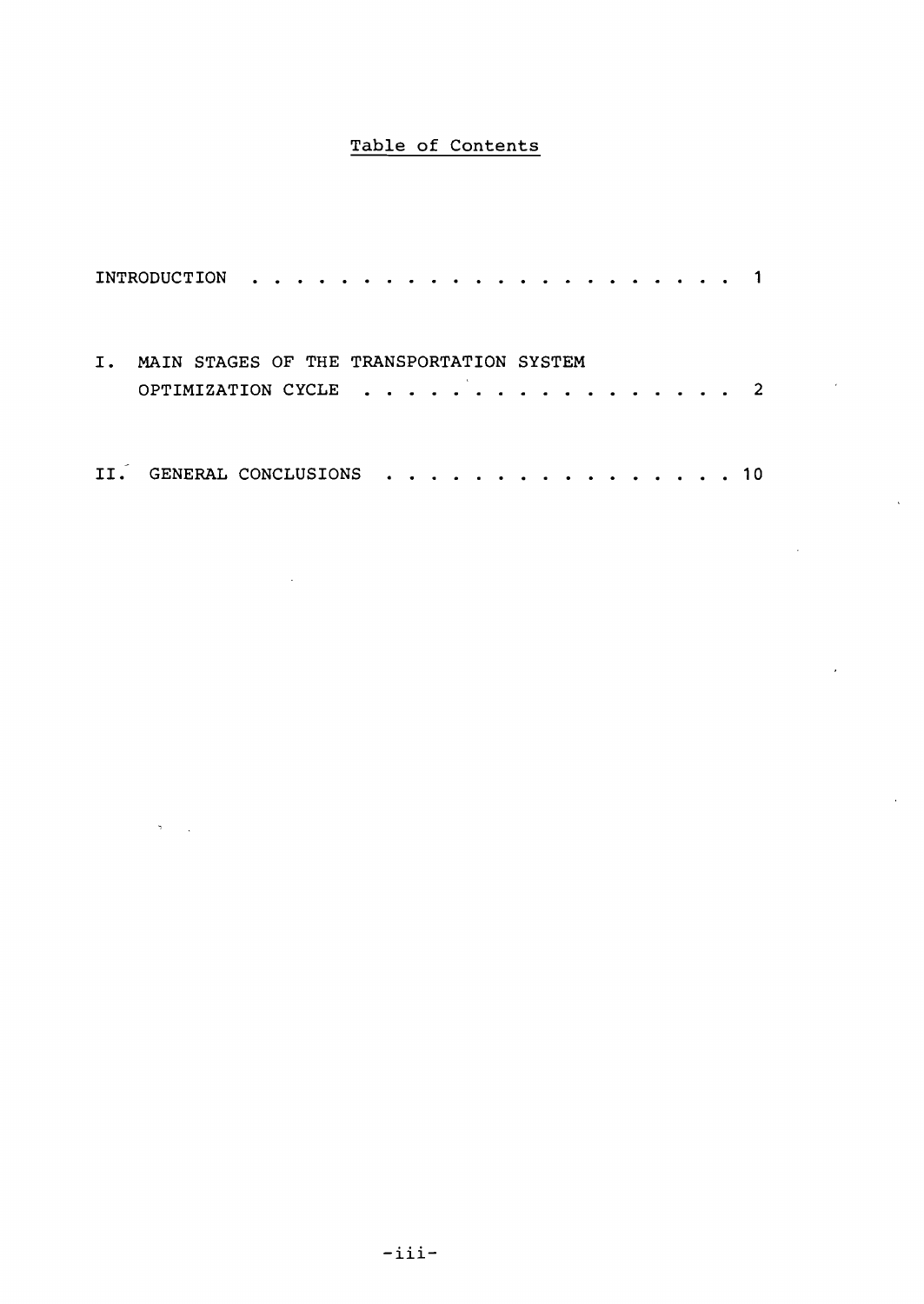# A POSSIBLE APPROACH TO TRANSPORTATION SYSTEM MODELLING IN THE SILISTRA REGION Boris Mihailov

### INTRODUCTION

The present investigation is made due to the lack of <sup>a</sup> general concept for the system of models for the integrated regional development of the Silistra region. Nevertheless, it is not only possible, but is necessary that guidelines for the transportation system modelling be sketched out. Furthermore, the transportation system has many different components and it represents in itself <sup>a</sup> large-scale system. For this reason the solving of the problem concerning the modelling of the internal transportation links within a unified transportation system will not only help to solve an unsolved (to date) problem, but will also give us the possibility to incorporate the transportation in the system of models for integrated regional development. That is why the pursued goal here at this stage is limited and has as its subject the internal components of the transportation system model. After the general concept has been elaborated, this approach may be supplemented and improved.

The proposed approach is based on two accepted conditions:

- the initial prospective value of the transportation system components and their interrelations within the region are balanced but not optimized. This value is determined by the assigned parameters on the side of the other subsystems and of the central planning body; and
- the optimization of the transportation system has to be realized at the subsequent stages of an optimization cycle and this depends on the accepted approach for transportation system modelling.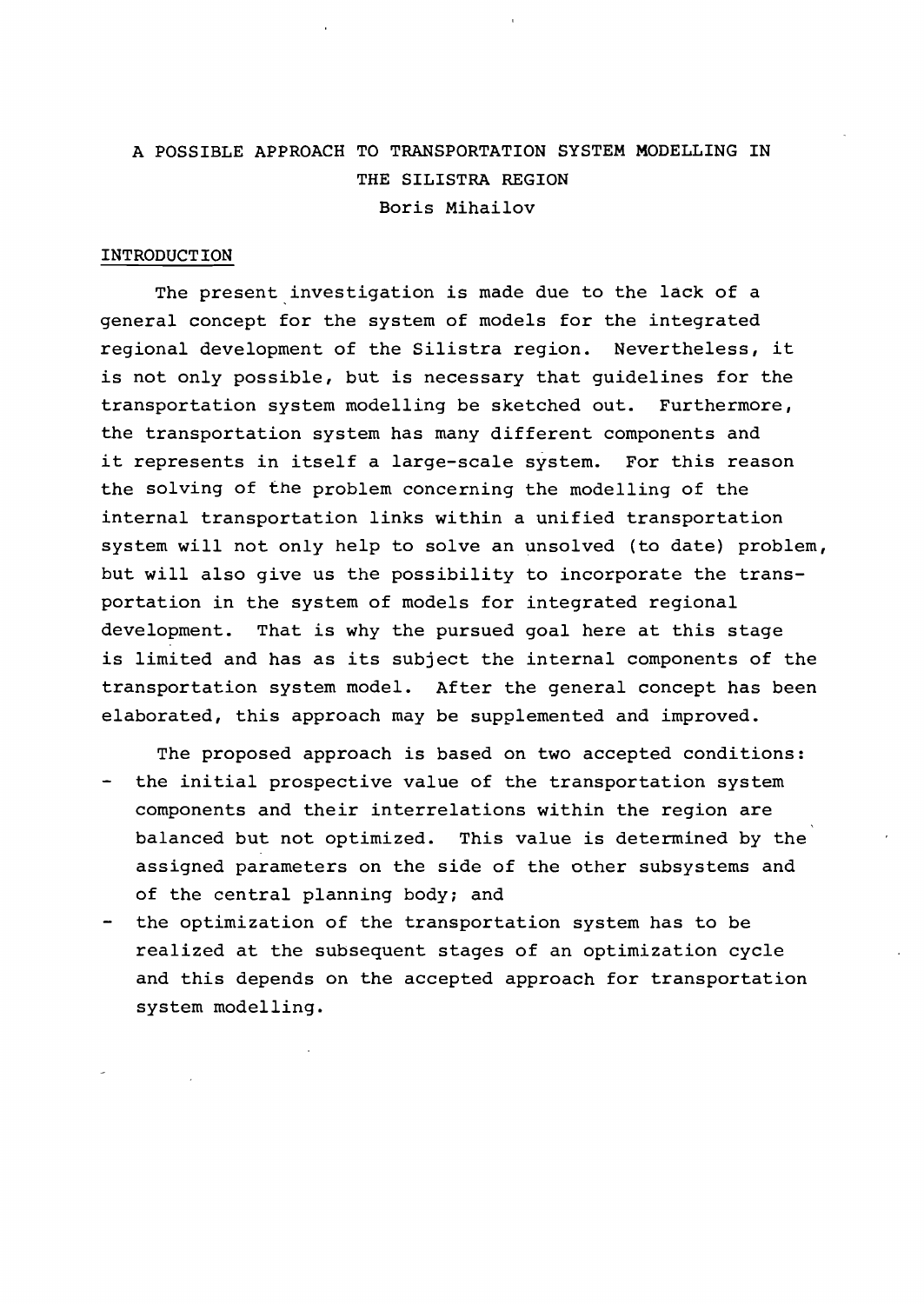Depending on the internal link formation of the basic transportation system components and on the possible interrelations with other subsystems in the region, we can formulate the following main stages of the optimization of the transportation system:

1st stage: *Determination of the initial prospective state of the transportation system.*

The following transportation system components referring to the prospective period may be balanced at the initial stage:

$$
x^{1} = \sum_{i} \sum_{j} \sum_{k} \sum_{l} x_{ijklt}^{1}
$$
 (1)

where:

 $X =$  total volume of the transported commodities differentiated by commodities of type k from i to j sections of the road from i to j consumer by transportation of type <sup>1</sup> for t years of the planning period;

$$
c^{1} = \sum_{i} \sum_{j} \sum_{k} \sum_{l} c_{ijklt}^{1}
$$
 (2)

where:

 $C = volume$  of the current transportation costs differentiated by the same conditions;

$$
\Phi^1 = \sum_{\mathbf{i}} \sum_{\mathbf{j}} \sum_{\mathbf{k}} \sum_{\mathbf{l}} \Phi^1_{\mathbf{i} \mathbf{j} \mathbf{k} \mathbf{l} \mathbf{t} \tag{3}
$$

where:

 $\Phi$  = value of the productive funds installed differentiated by the same conditions.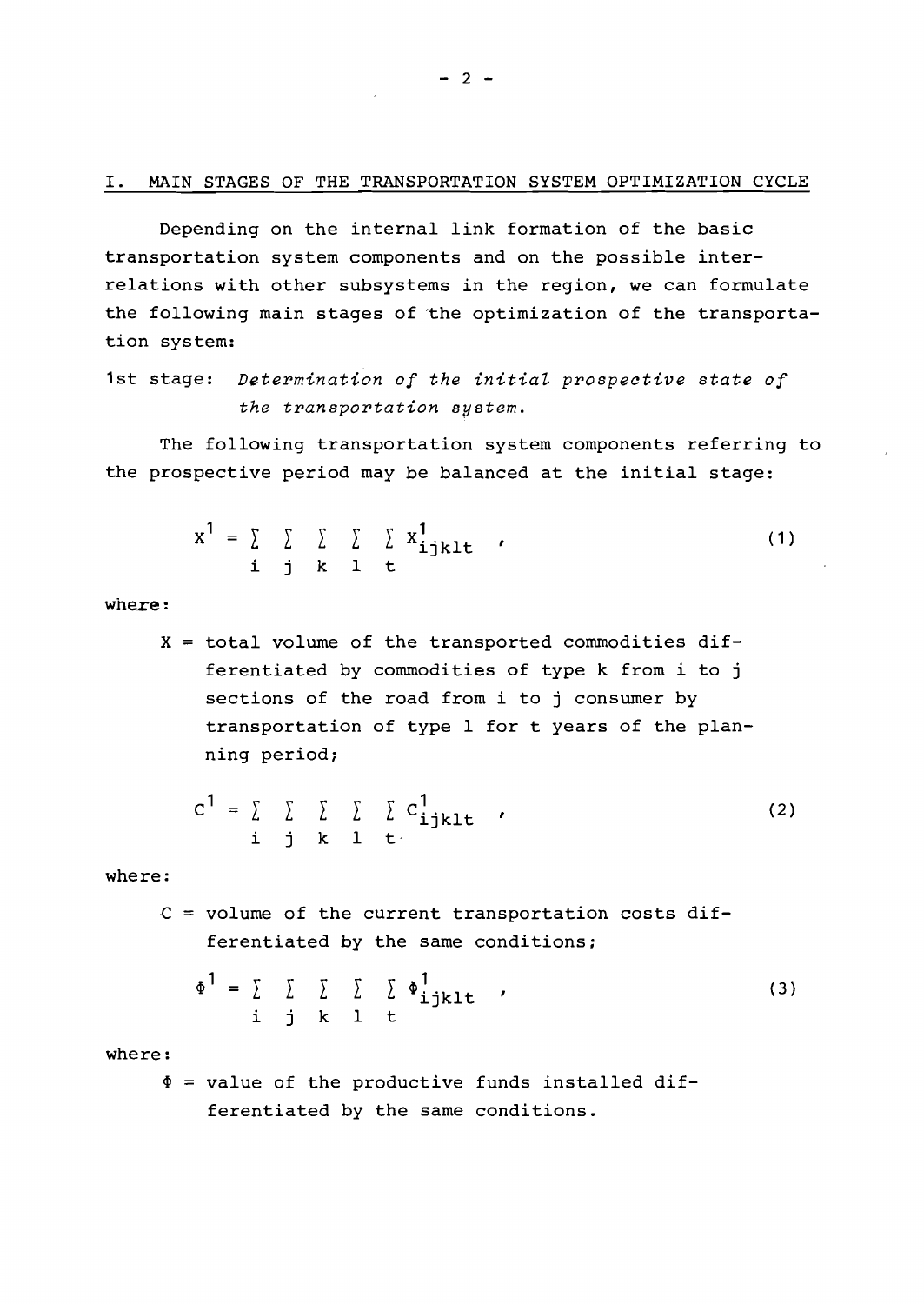Of great significance for the above quantity of the main components of the transportation system is the necessity to define the productivity of each element referring to the concrete volume of the transportation production  $X$ , i.e. to derive the intensity coefficients <sup>q</sup> expressing the necessity of this element for unit of transportation production X:

$$
q = \frac{N}{X} \qquad (4)
$$

where:

 $N =$  quantity of the productive element whence the quantity of the relative elements for the transportation production needed at the initial stage will be:

$$
N^1 = q \cdot X^1 \quad . \tag{5}
$$

Since the separate elements must be comparable (viewed as current consumption elements in the transportation process) their value by prices  $N^1 \cdot P = S^1$  will express the value of the transportation costs:

$$
\sum_{i,jklt} = s_{ijklt}^1 \cdot \sum_{ijklt} x_{ijklt}^1 \quad . \tag{6}
$$

Respectively on the basis of the productive funds needs, one may derive the capital investement needed:

$$
\sum K_{ijklt}^{1} = b_{ijklt}^{1} \cdot \sum X_{ijklt}^{1}
$$
 (7)

In order to be commensurable the current transportation costs with the capital investments the latter have to be reduced to the first, using the coefficient  $\alpha$ , reversed to the life of the productive funds (in the case that the productive funds life is 15 years,  $\alpha = \frac{1}{15} = 0.15$ . In this sense the annual transportation costs  $F^T$  at the intitial stage will appear as follows:

$$
F1 = C1 + \alpha \cdot K1
$$
 (8)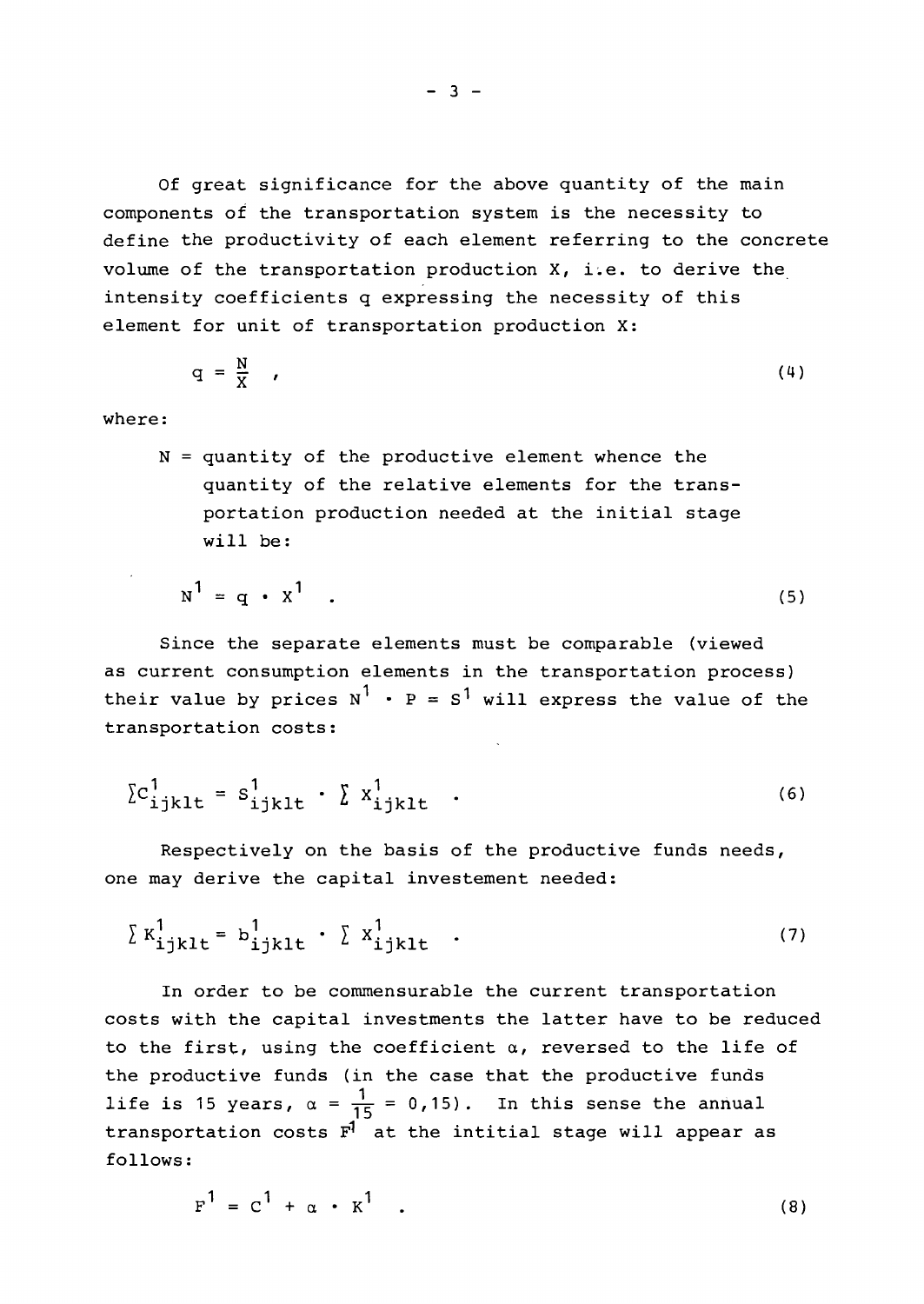Using the productive funds life-term instead of the in practice applied effectiveness coefficients which are <sup>a</sup> priori assigned, we approach this component to the required goal: the effectiveness has to be argued but not <sup>a</sup> priori assigned. The above accepted statement enables us to implement distributing type of model as a basic model for prospective planning of the different kinds of transportation development in an unified transportation system.

2nd stage: *OptimaL distribution of the total transportation production voLume among the different kinds of transports.*

The distribution of the total transportation production is made depending on the efficiency of the different kinds of transports at their initial state using the following model:

*L L L L L* i j kIt 2 Fijklt 2 Xijklt -+ min (9)

where:

 $F^2$  = transformed annual costs at the second stage.

By means of the model one looks for such distribution of transportation production k among 1 transportation modes in t years of the planning period in order to obtain the minimum value of the annual transformed costs. The model is subject to:

$$
\sum \sum \sum \sum x_{ijklt} = a_{ik} , i = 1,...,m; k = 1,...,n; (10)
$$
  
i k l t (10)

i.e. the total transportation production volume should be equal to the total production of the producers;

$$
\sum \sum \sum \sum x_{ijklt} = r_{jk} , \quad j = 1,...,m; k = 1,...,n; (11)
$$
  
j k l t

i.e. the total transportation production volume should be equal to the total production consumer needs;

- 4 -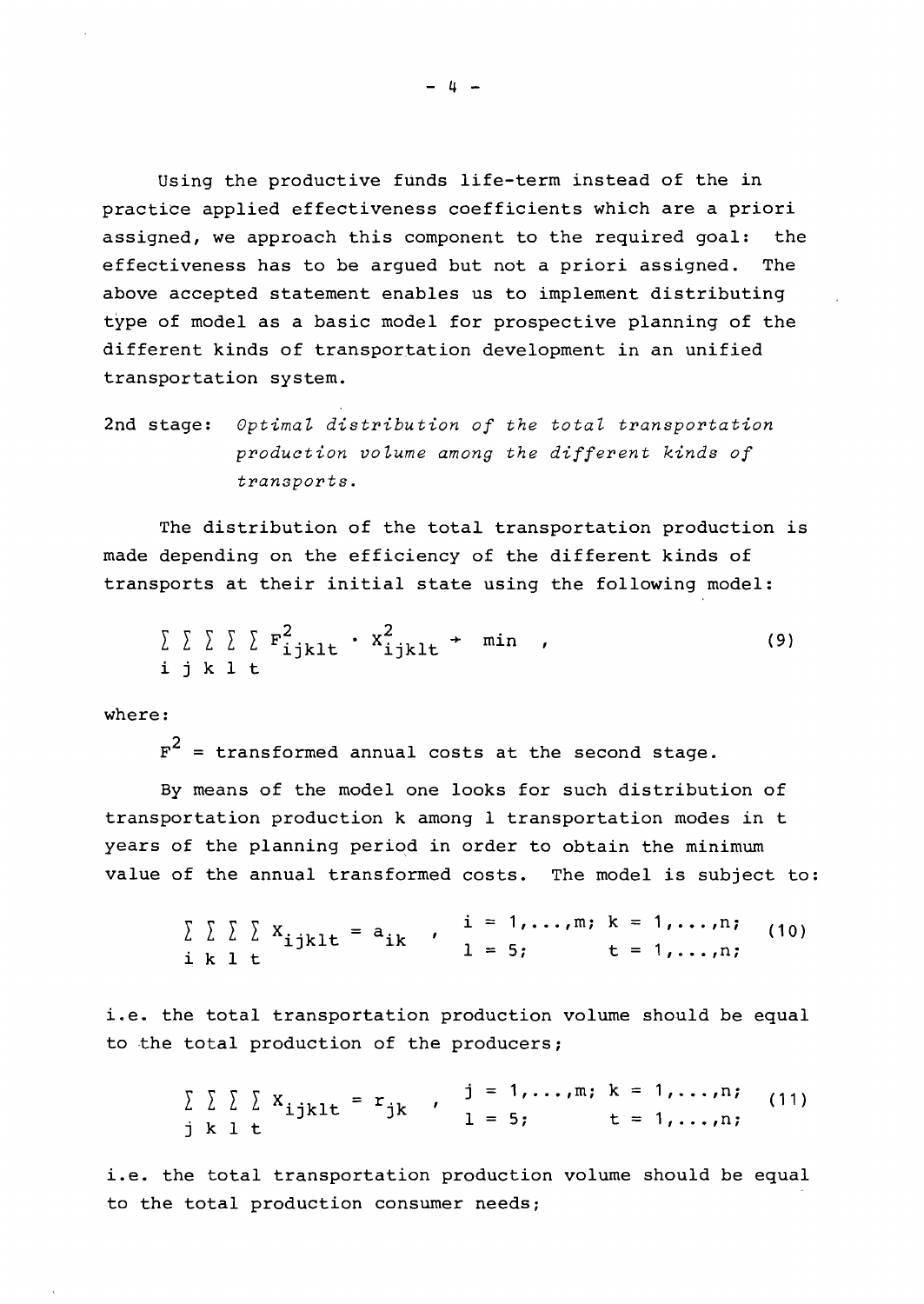$$
\sum_{i} X_{i,jklt} \ge 0 \qquad (12)
$$

- non-negative conditions.

It is necessary to stress that obtaining the new structure of the different kinds of transport means that the new transportation production volume is detached from the financial resources because of the new needed elements (N). This necessitates <sup>a</sup> new value of the annual transformed costs to be derived using the same coefficients:

$$
\sum c_{ijklt}^2 = s_{ijklt}^1 \cdot \sum x_{ijklt}^2 \quad .
$$
 (13)

$$
\sum K_{ijklt}^2 = b_{ijklt}^1 \cdot \sum X_{ijklt}^2 \tag{14}
$$

$$
\sum_{\lambda} \mathbf{F}_{\text{ijklt}}^2 = \sum_{\lambda} \mathbf{C}_{\text{ijklt}}^2 + \alpha \cdot \sum_{\lambda} \mathbf{K}_{\text{ijklt}}^2 \tag{15}
$$

The total gain is the difference between the cost for the initial and optimal plan:

$$
\sum G_{ijklt}^{2} = (\sum C_{ijklt}^{1} + \alpha \sum K_{ijklt}^{1})
$$
  
- (\sum C\_{ijklt}^{2} + \alpha \sum K\_{ijklt}^{2}) . (16)

3rd stage: *Optimization of the separate kinds of transports.*

The functioning of the separate transports has such features that different activities and subdivision work in it in a complex way. The link of these activities and subdivisions with the final transportation production is an indirect one. This necessitates separate tasks for each mode of transport to be solved. These tasks express different aspects of the given transport functioning and they have to be interlinked.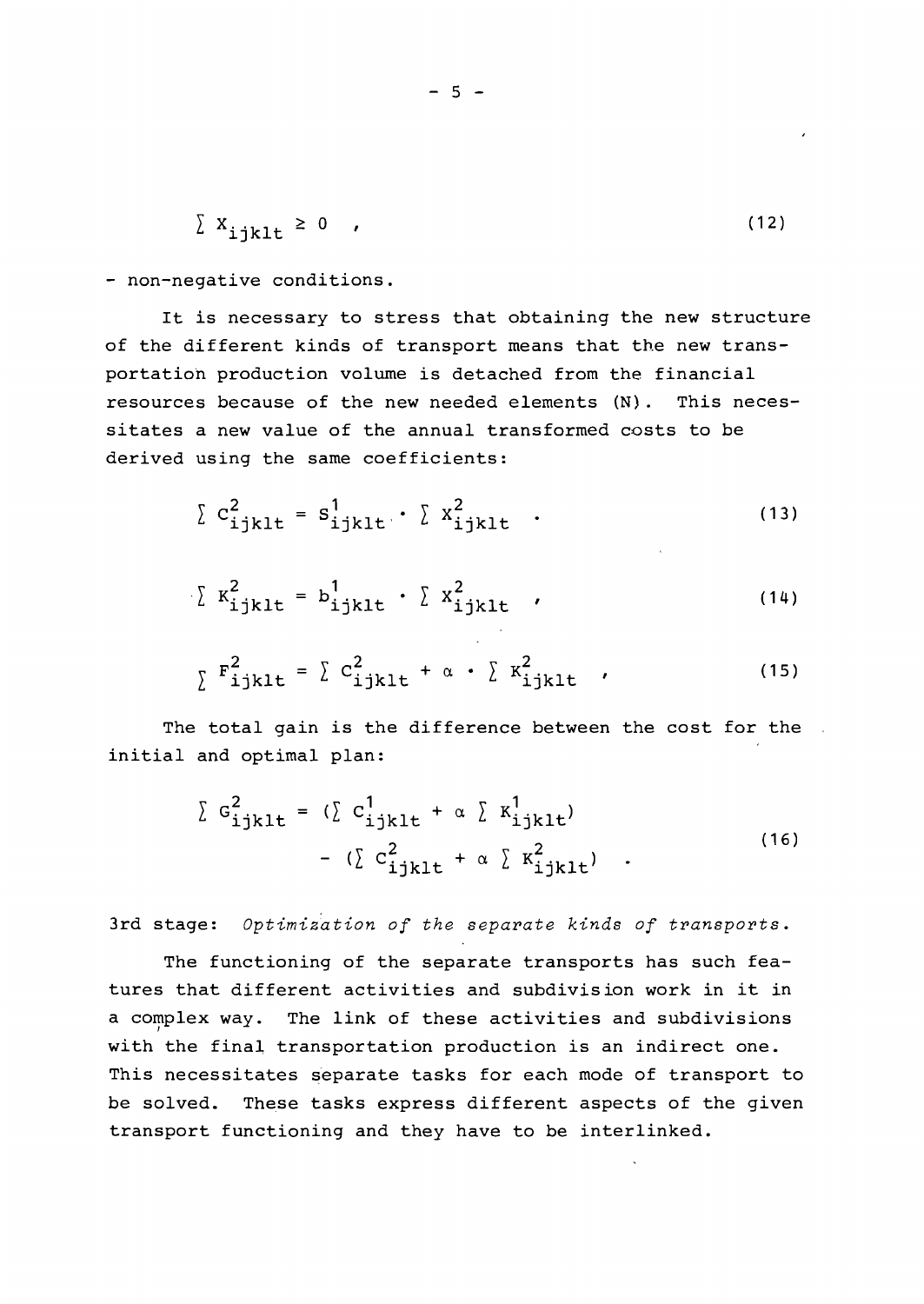The classification of tasks may be as follows:

1. The first type of task is connected with different transport technology choice (for instance, diesel or electric traction in the railway transport, different types of engine in the motor transport, etc.). The result of this task solving is <sup>a</sup> new quantity of material, labor resources and productive capacities and respectively new transportation costs. In this respect the tasks can be linked with tasks of other classes.

In outline the first type tasks may be expressed as follows:

$$
\hat{\mathbf{T}} = \min \sum_{i} \mathbf{F}_{ijkl}^{31} \tag{17}
$$

where:

- where: <sup>31</sup> is the number of the third stage of the optimization cycle and first type task.
- 2. The second type of tasks is connected 'with the optimal size capacities of the separate transports and their relative speeds (for instance, gross weight of the train, ship loading capacity, etc.). The outline of these tasks is:

$$
\hat{Q} = \min \sum_{i} F_{ijkl}^{32}.
$$
 (18)

3. The third type of tasks refers to the optimal spatial distribution of the transport capacities and resources among the different sections. The determining factors for this distribution are the different transport conditions which cause different expenditures:

$$
\hat{D} = \min \sum_{i} F_{ijkl}^{33} \tag{19}
$$

4. The fourth type of tasks have a markedly dynamic character and determine the development strategy over time and more concretely define the rational time to embed the possible actions. If  $t_i$  is the year of the action implementation  $\Delta A$  = capital investments since the beginning of the period

 $- 6 -$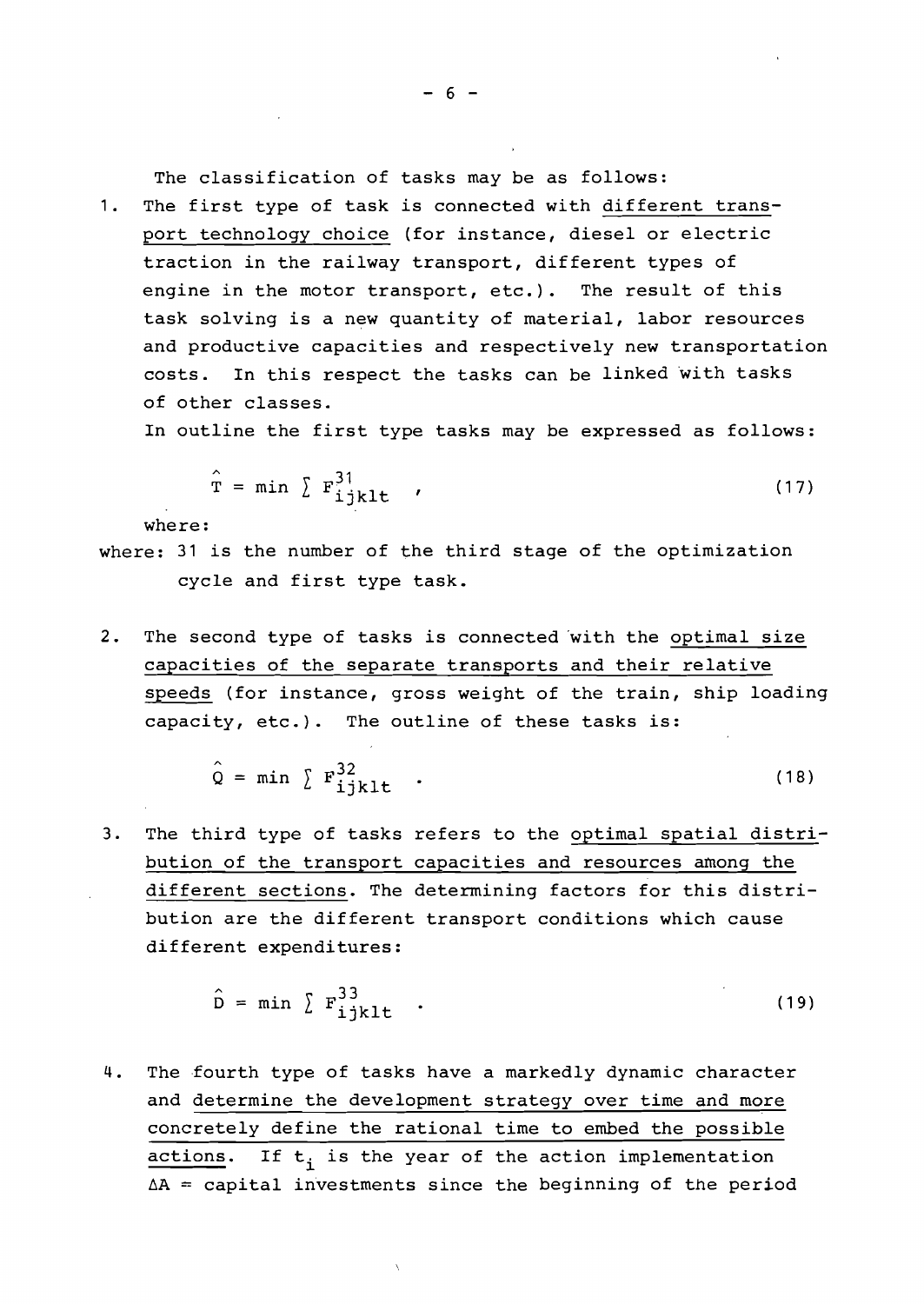under analysis, T = final term, E = annual current costs gain,  $P_{n}^{t}$  = rate of the action productivity, the maximum total gain of cost will be:

$$
G = (\Delta A - \Delta A \frac{1}{P_1^{t_i}}) + \sum_{t=1}^{T} \Delta E \frac{1}{P_1^{t}} - \sum_{t=0}^{t_i} \Delta E \frac{1}{P_1^{t}} + \max_{t=0} , \qquad (20)
$$

and the most rational time for embedding the action will be:

$$
t_{i} = \frac{\Delta A_{0} \cdot 1gPn - (\Delta E_{0} + \Delta A)}{\Delta E - \Delta A1gPn}, \qquad (21)
$$

or in outline, the fourth type of tasks are:

$$
\hat{\mathbf{t}} = \min \; \sum \; \mathbf{F}_{\mathbf{ijkl}}^{34} \quad . \tag{22}
$$

The task arrangement within each transport permits their iterative linking. Therefore, in <sup>a</sup> direct line (depending on the task rank) for each subsequent task, the need for transport elements is calculated on the basis of thier optimization in the previous task. In <sup>a</sup> reverse line an iterative link exists between the last and the first ranking task. The right and reverse links between the different type of tasks will appear as follows:

$$
\hat{T} = \min \sum \vec{F}_{ijklt}^{31} \cdot \hat{Q} = \min \sum \vec{F}_{ijklt}^{32} \cdot \hat{D} = \min \sum \vec{F}_{ijklt}^{33} \cdot \hat{C} = \min \sum \vec{F}_{ijklt}^{34}
$$

4th stage: *RefZection of the totaZ gain of transformed costs on the initiaZ optimaZ distribution of the totaZ transportation production voZume among different*  $k~in~ds$  of *transports*.

The result of the separate transports optimization will be the total gain of -transformed costs. The total gain is the difference between costs of the initial and optimal plans: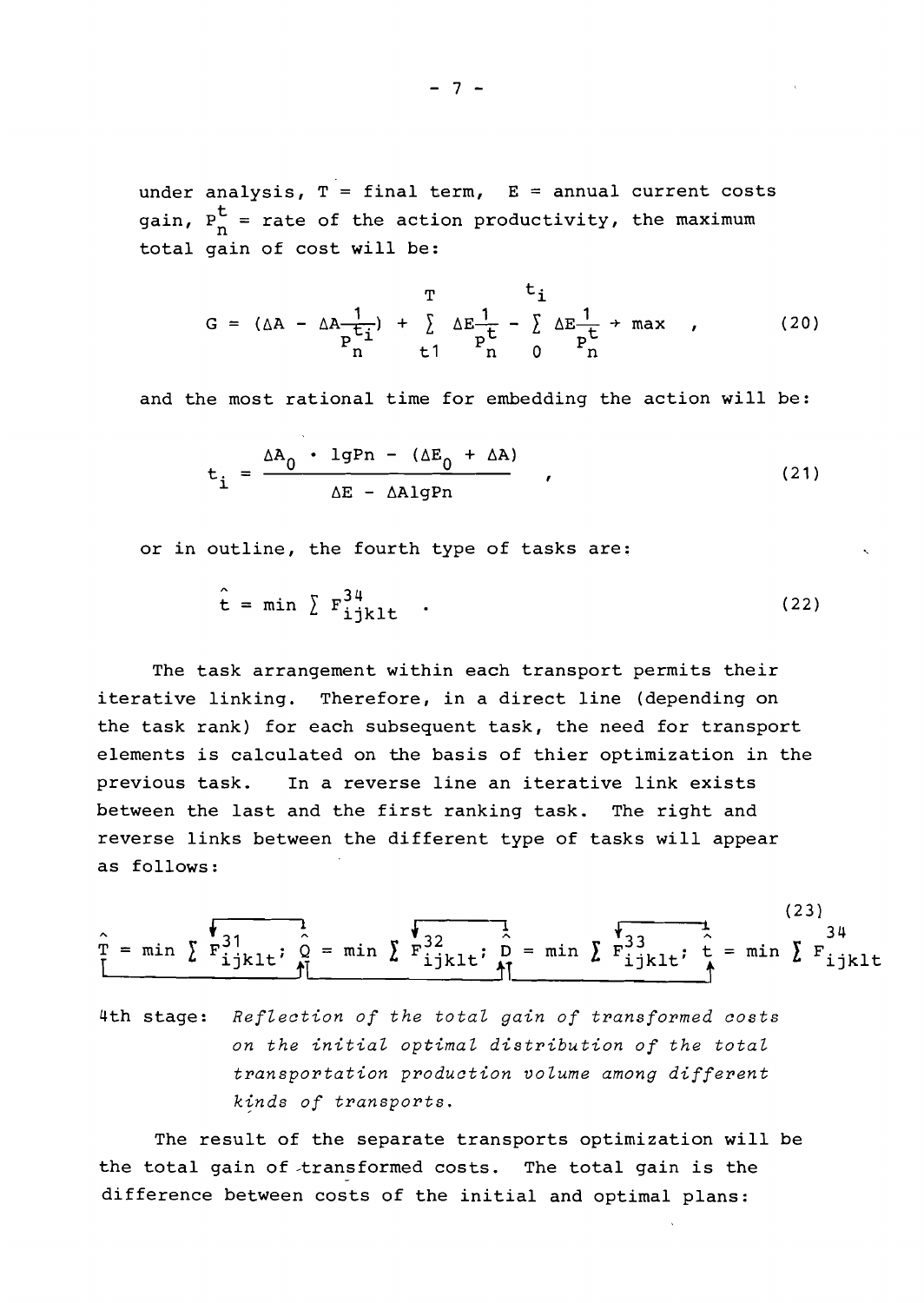$$
\sum G_{ijklt}^4 = (\sum C_{ijklt}^1 + \alpha \sum K_{ijklt}^1) - (\sum C_{ijklt}^3 + \alpha \sum K_{ijklt}^3) . (24)
$$

The total gain will influence in reverse line on the optimal distrubtion of the total transportation production volume in the following directions:

- by means of changing the coefficients q and b and hence the annual transformed costs changing;
- by means of changing of the total transportation production volume  $\sum X_{i}$ <sub>iklt</sub> which is possible to be linked with the other subsystem models in the region;
- by means of changing the external material, labor and
- productive resource funds reflecting on the interdependencies with the other subsytem models.

The closed optimization cycle may be repeated until the final solution is obtained. The full optimization cycle may be described in Figure 1.

 $- 8 -$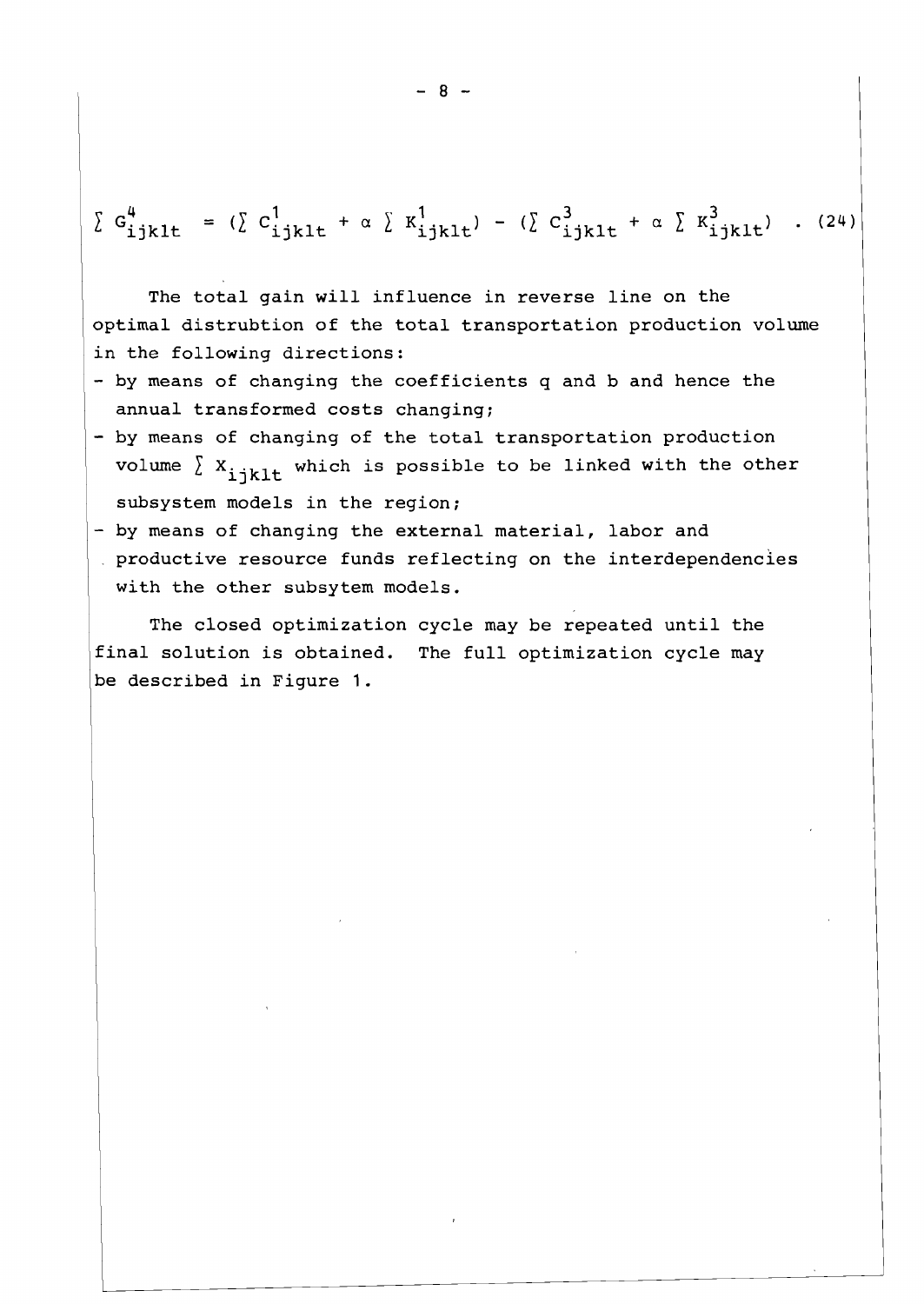

Figure **<sup>1</sup>**